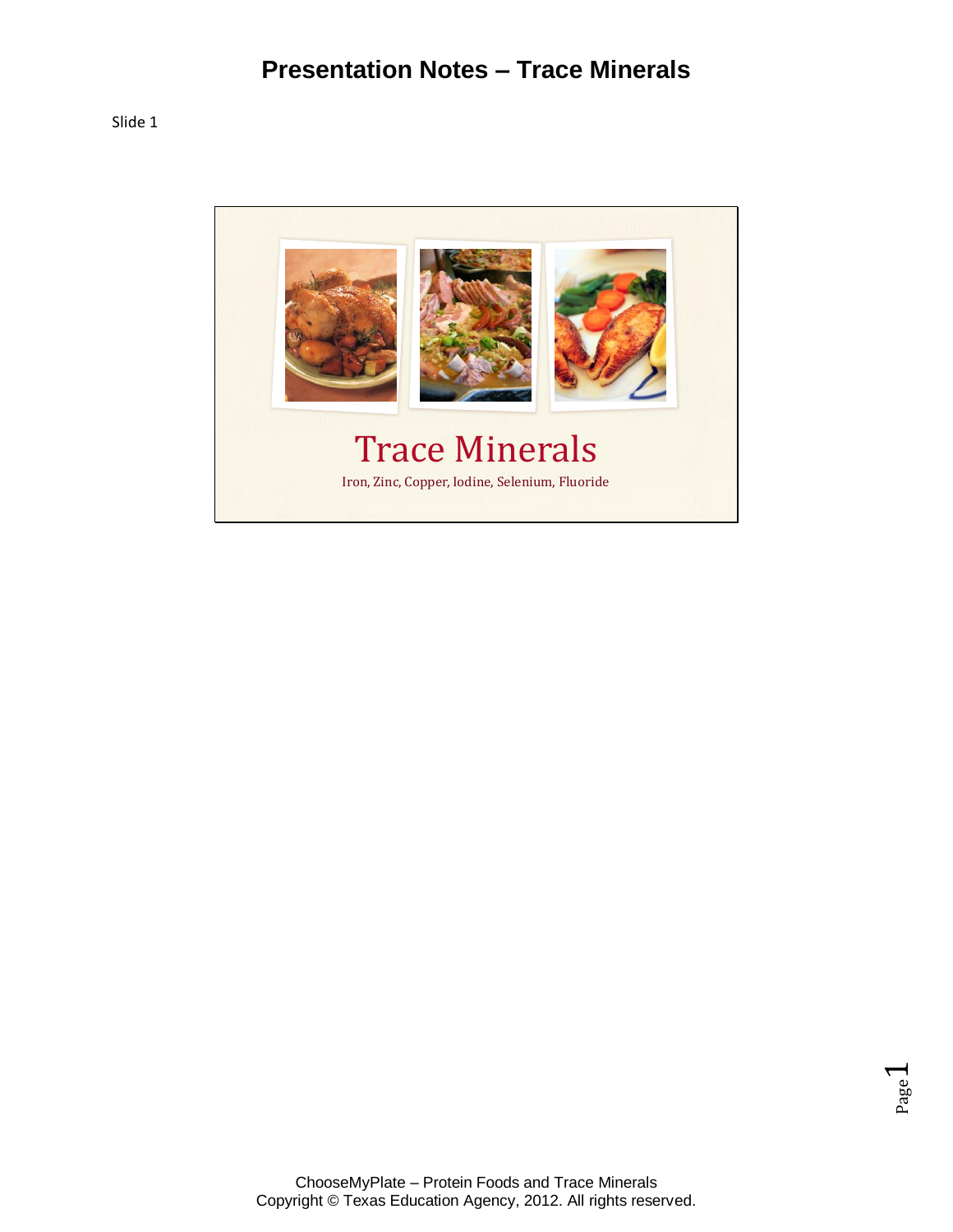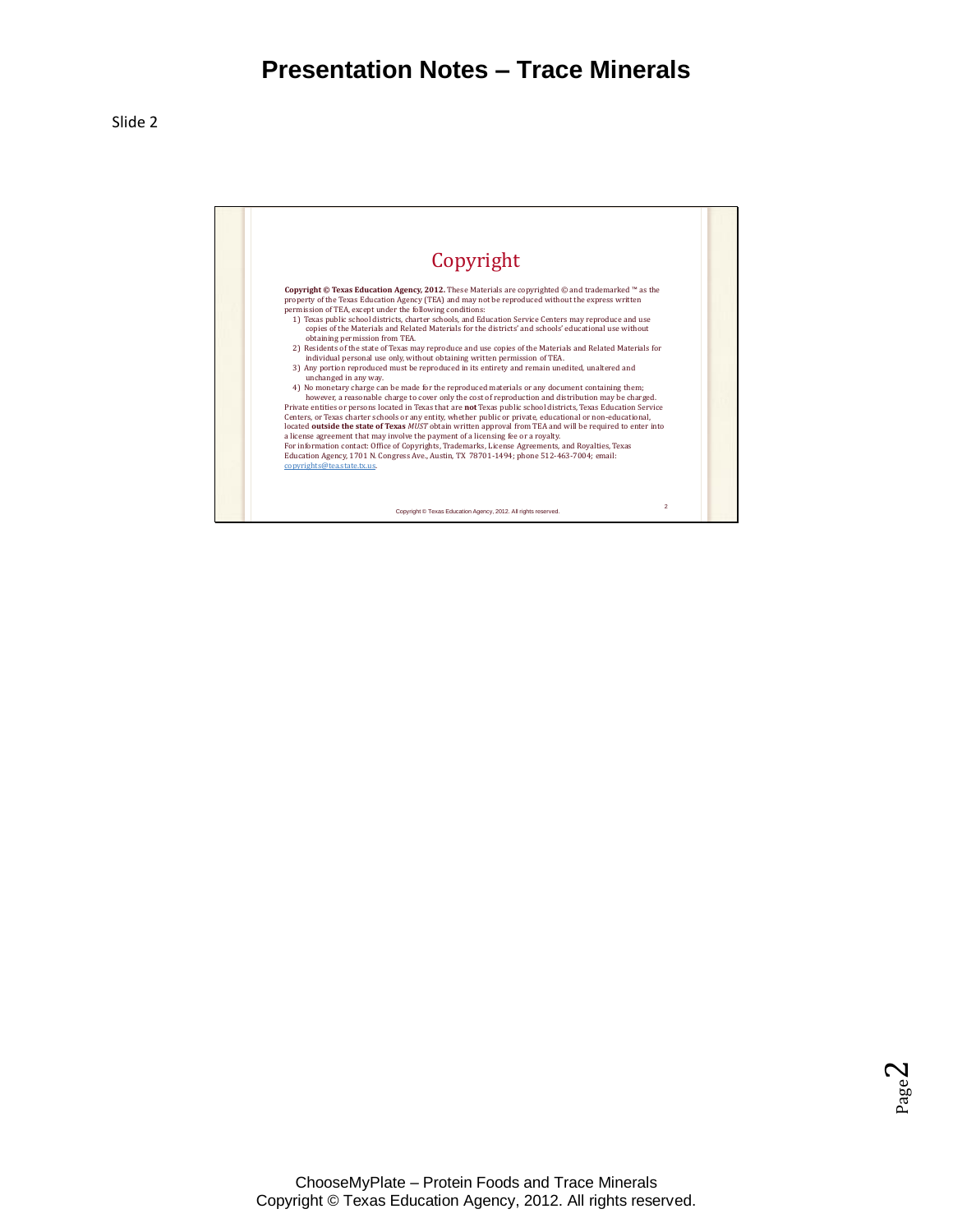

Trace minerals include iron, zinc, copper, iodine, selenium and fluoride.

Page ო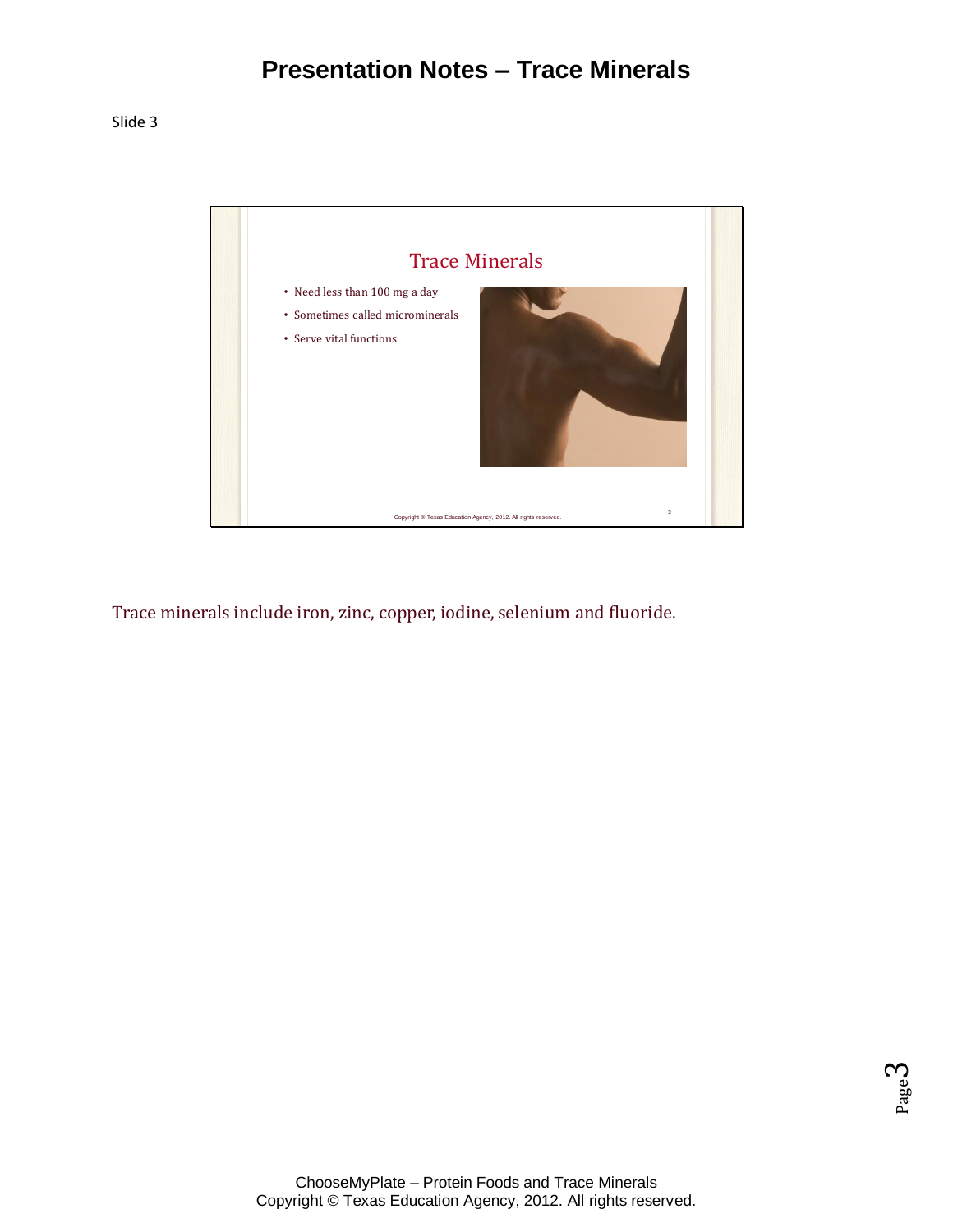Slide 4



### **Deficiencies and Excesses**

Effects of getting too little

- iron-deficiency Anemia having too few red blood cells
- often tired
- weak
- short of breath
- pale
- may feel cold

#### Effects of getting too much

- nausea
- heat problems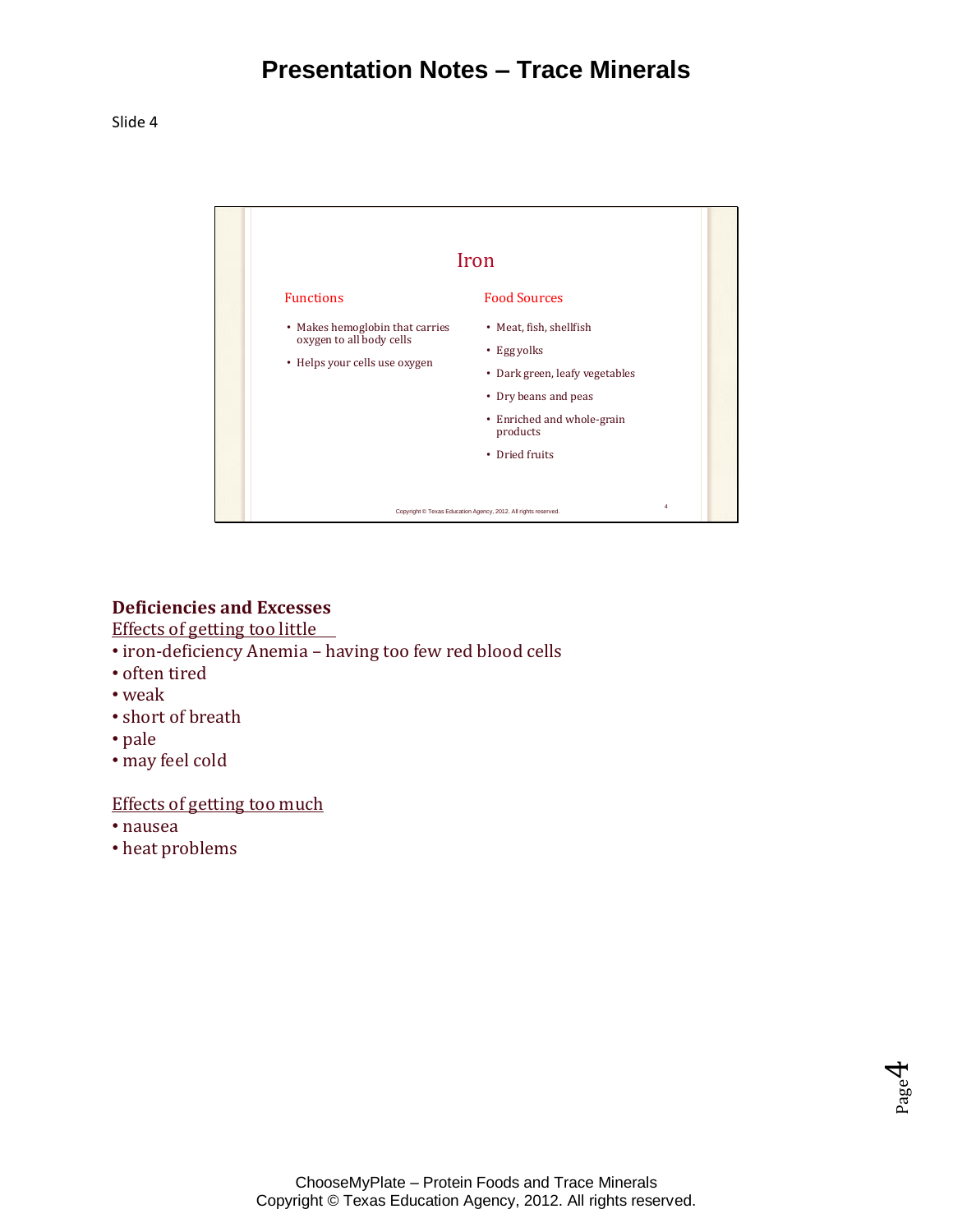

### **Deficiencies and Excesses**

Effects of getting too little

- poor development
- rash
- decreased taste
- hair loss
- decreased immunity

#### Effects of getting too much

- diarrhea
- decreased copper usage
- depressed immunity
- cramps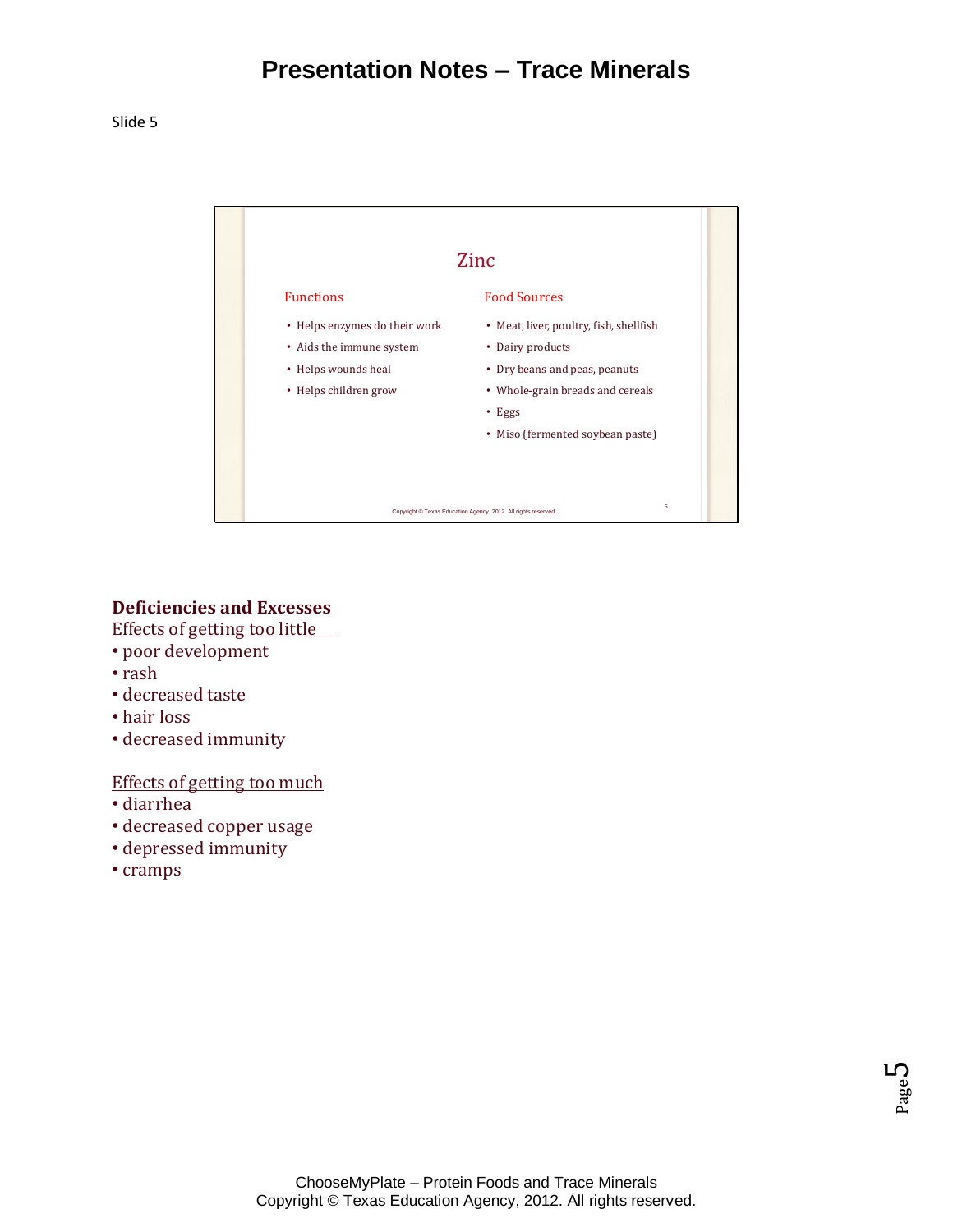

**Deficiencies and Excesses** Effects of getting too little

- blood problems
- poor growth

Effects of getting too much

• nervous system disorders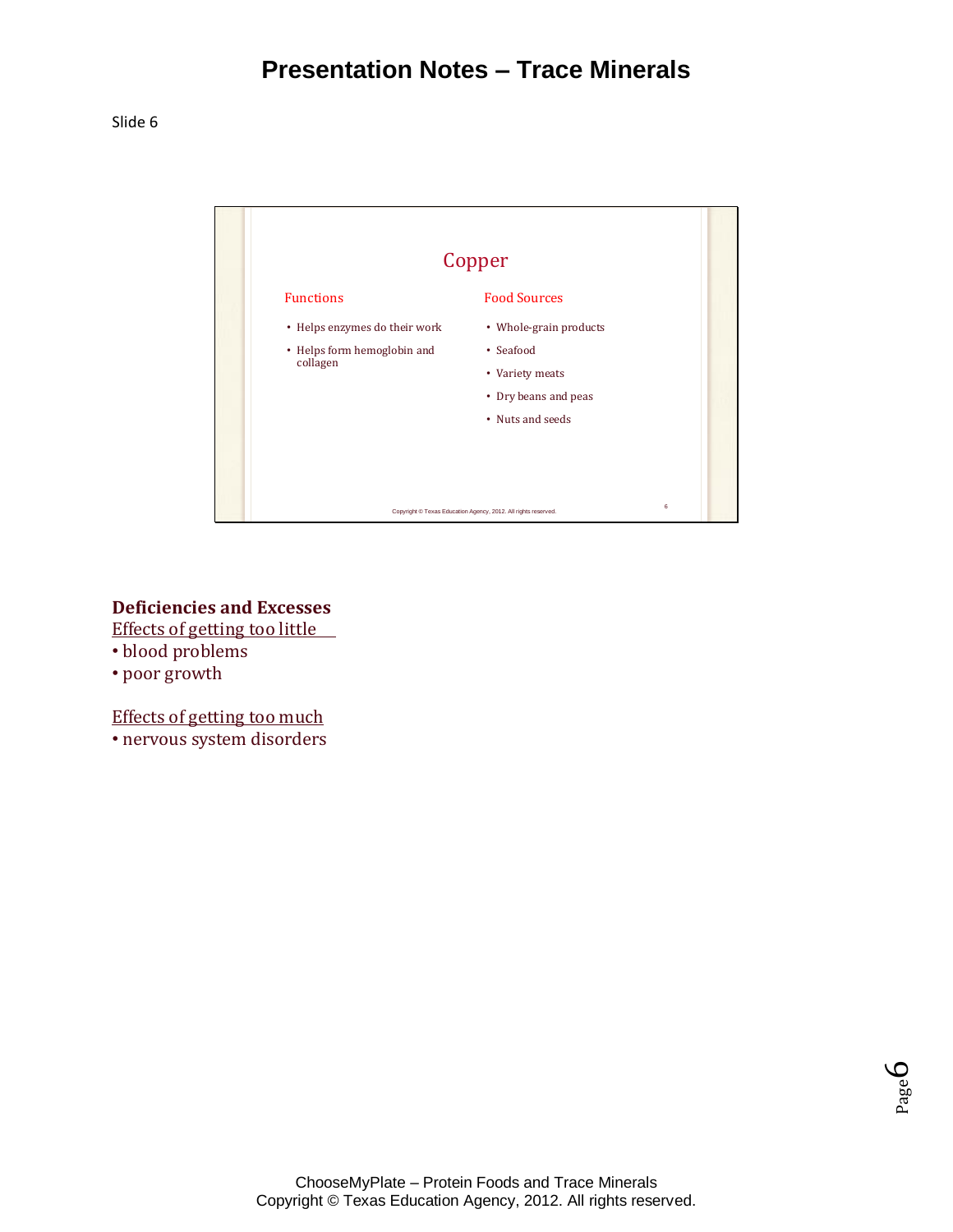

**Deficiencies and Excesses**

Effects of getting too little

- goiter on thyroid gland
- mental retardation

Effects of getting too much

• poor thyroid function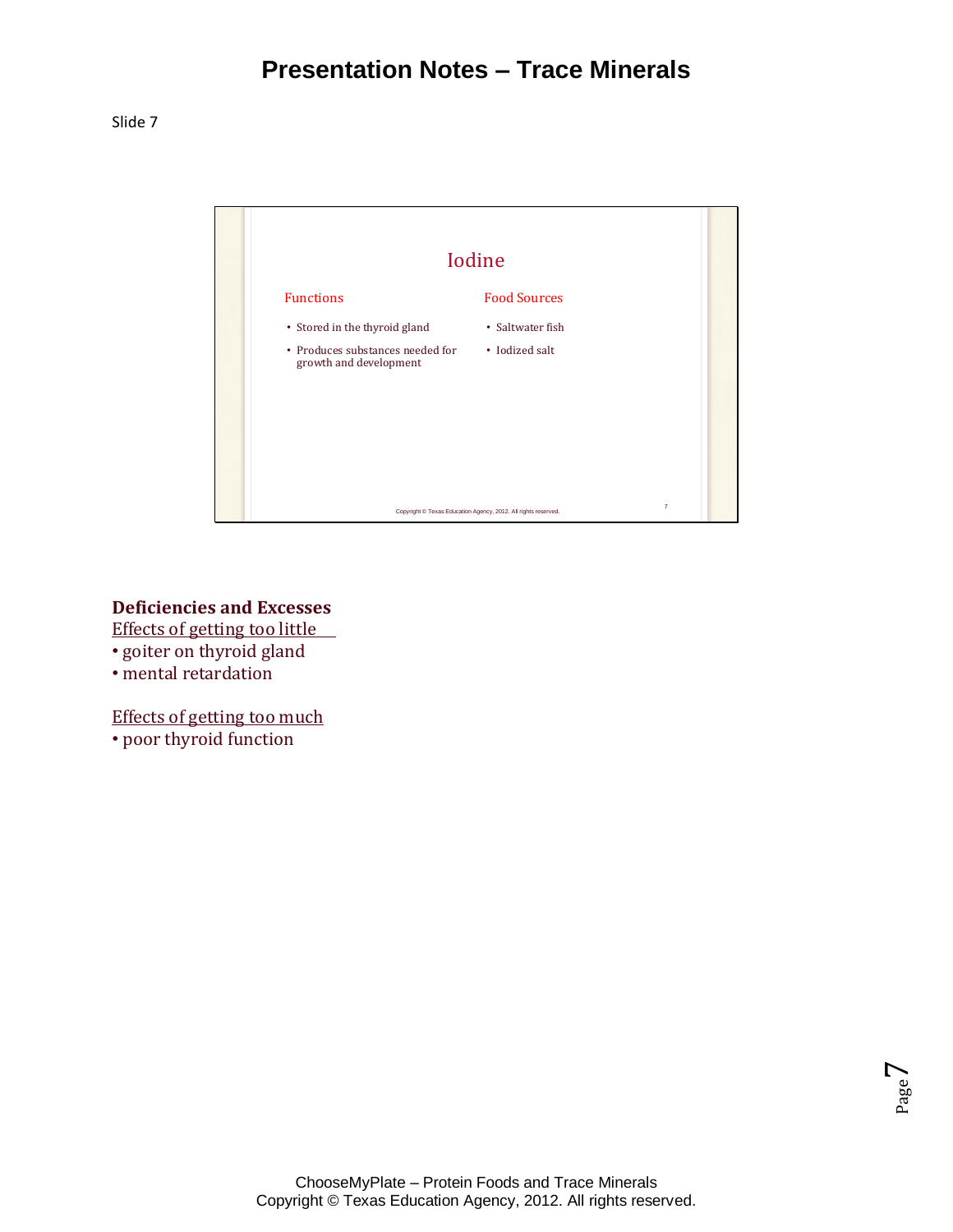Slide 8



### **Deficiencies and Excesses**

Effects of getting too little

• vulnerable to other physical problems

Effects of getting too much

- nausea
- hair loss
- rash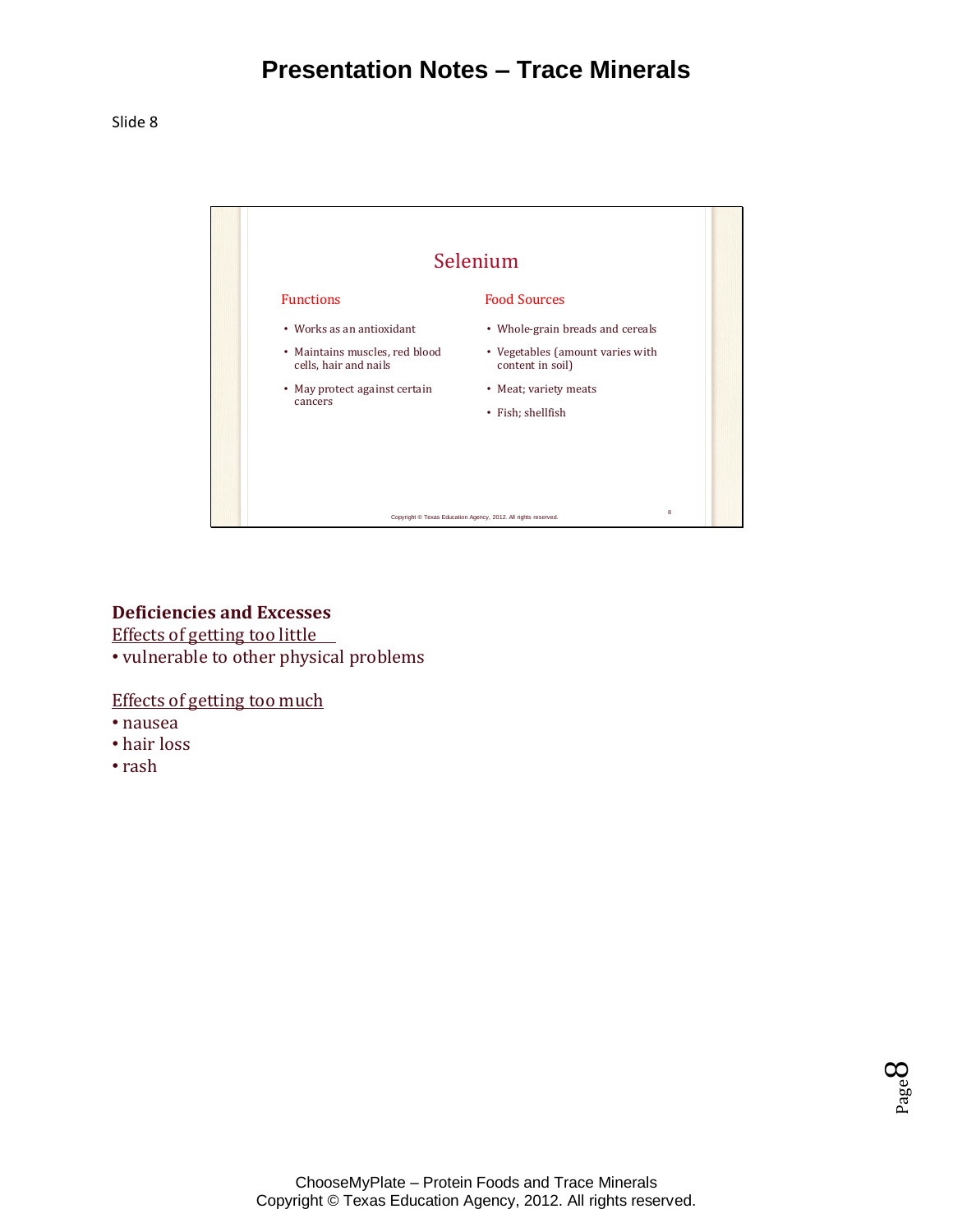

**Deficiencies and Excesses** Effects of getting too little • tooth cavities

Effects of getting too much • in children: mottled teeth and bones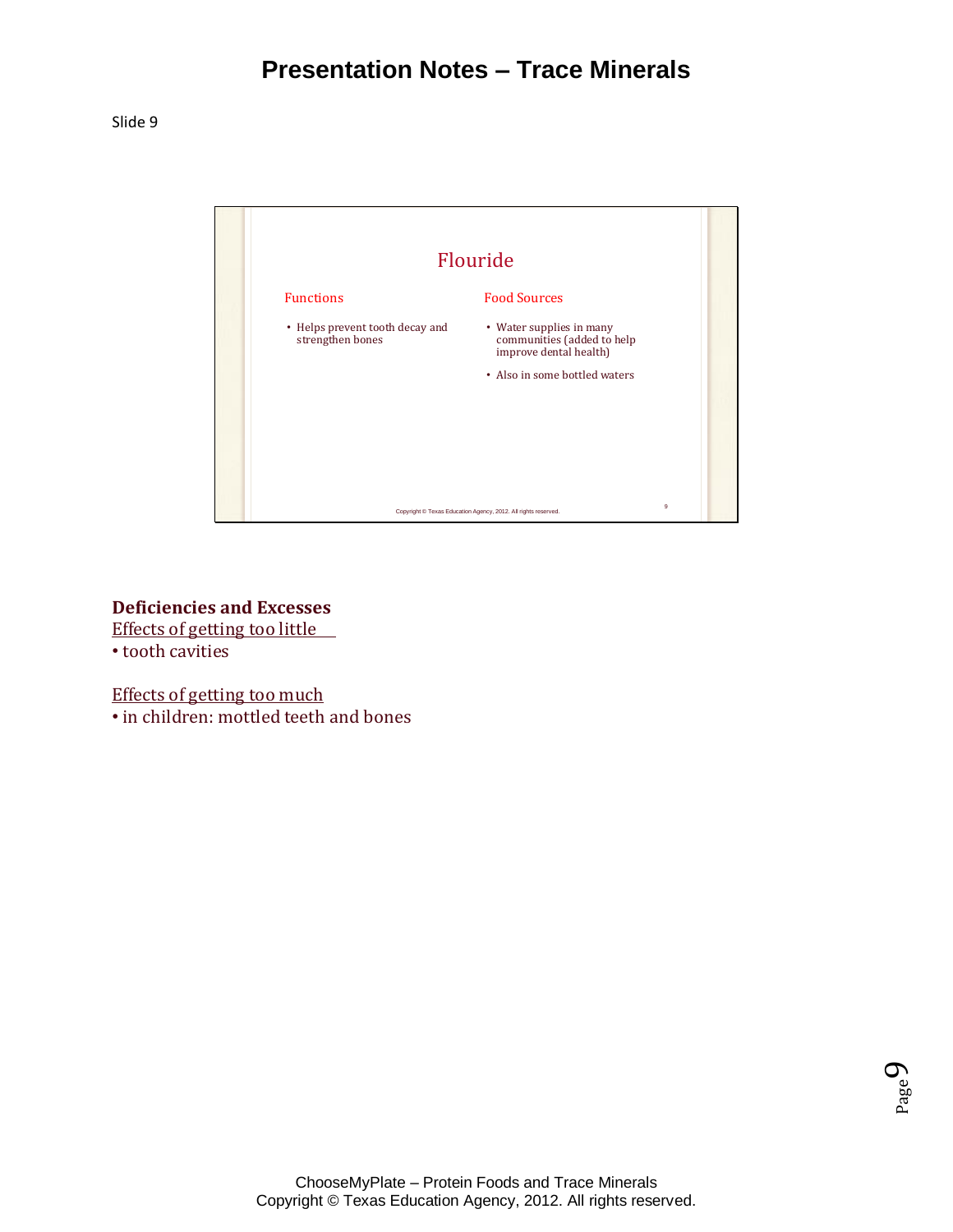